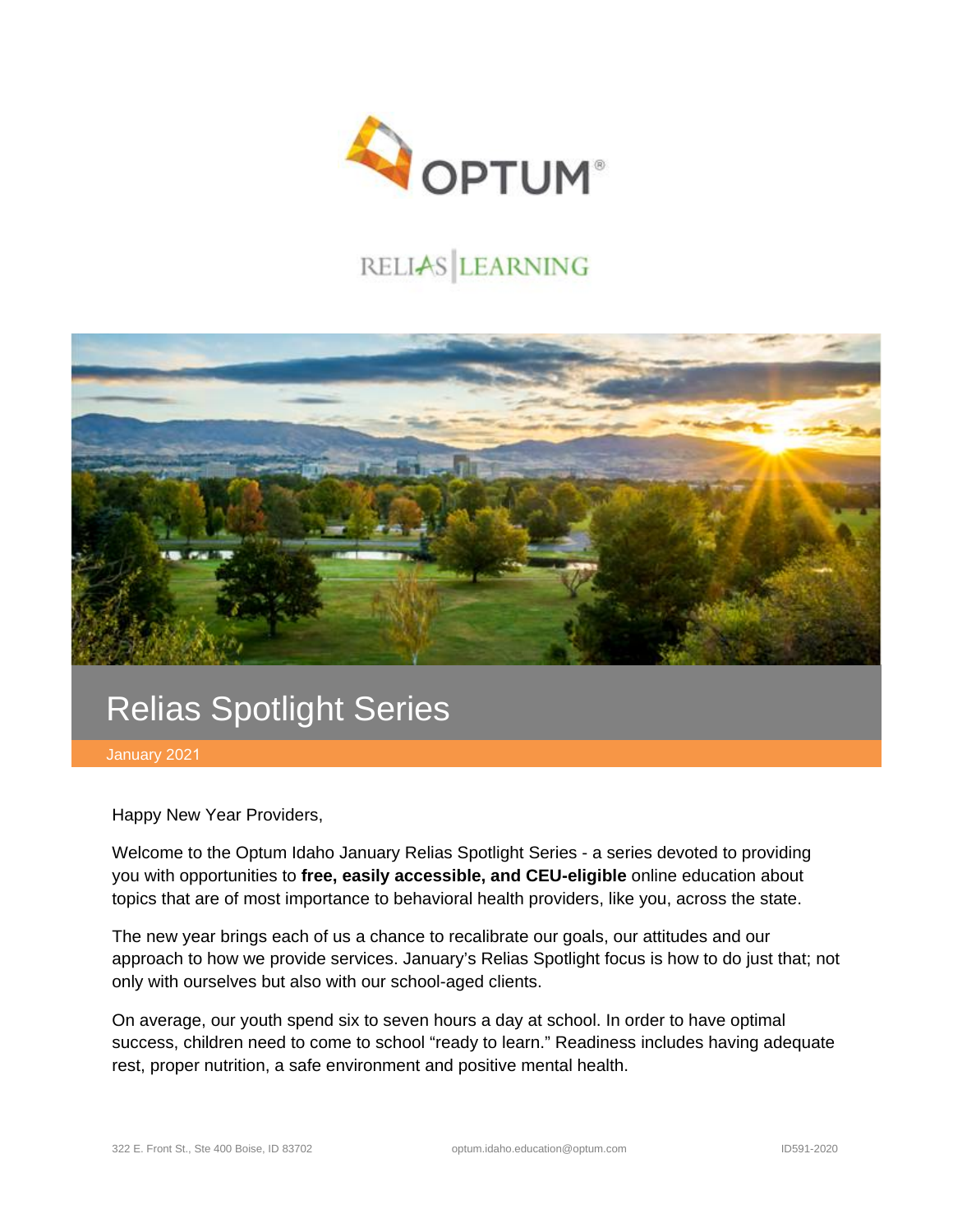

Have you ever considered what the impact might be if you were able to provide your services to youth in a school setting? Have you considered how a collaboration between educators, family members and mental health professionals, like yourself, could provide youth with better access to mental health services?

If you answered, "YES!" then we have a training series for you!

Relias is offering a **free 3-part series of trainings** specifically geared for providers in Idaho who are interested in delivering mental health services within a school setting. Completing the requirements for the entire series

will allow you the option to obtain 15 contact hours (free) or one Course Credit through Northwest Nazarene University (\$60).

This *Interconnected Systems Framework: Connecting the Dots of Mental Health in the Schools* **series** will contain the following topics:

1. The Impact of Behavior in Schools

2. Multi-tiered System of Support (MTSS) and Positive Behavioral Interventions and Supports (PBIS) Defined

3. Interconnected Systems Framework (ISF): Interconnecting School Mental Health and Positive Behavioral Interventions and Supports (PBIS)

The first part of the training in this series will be available on Relias beginning Feb. 1, 2021. You can register now, and a reminder will be sent when you are able to begin your course.

**Relias Course Title:** The Impact of Behavior in Schools

**Relias Course number**: 1119229

**NOTE: The material for this course is not yet available. You will be sent an email from Relias when the material is available for your review prior to the LIVE webinar from Dr. Azevedo.**

This one-hour video will provide information on the impact of behavior upon the mental health of children in Idaho. Upon completion of this module, you will be sent a link from [k.azevedo.com](mailto:k.azevedo.com) for a Virtual Learning Session.

Learning Objectives:

- $\triangleright$  Participants will explore the connection between schools and mental health supports for children and adolescents.
- $\triangleright$  Participants will reflect on what they currently know and would like to know about behavior in schools.
- $\triangleright$  Participants will gain an understanding of Idaho students' perception of their own well-being.